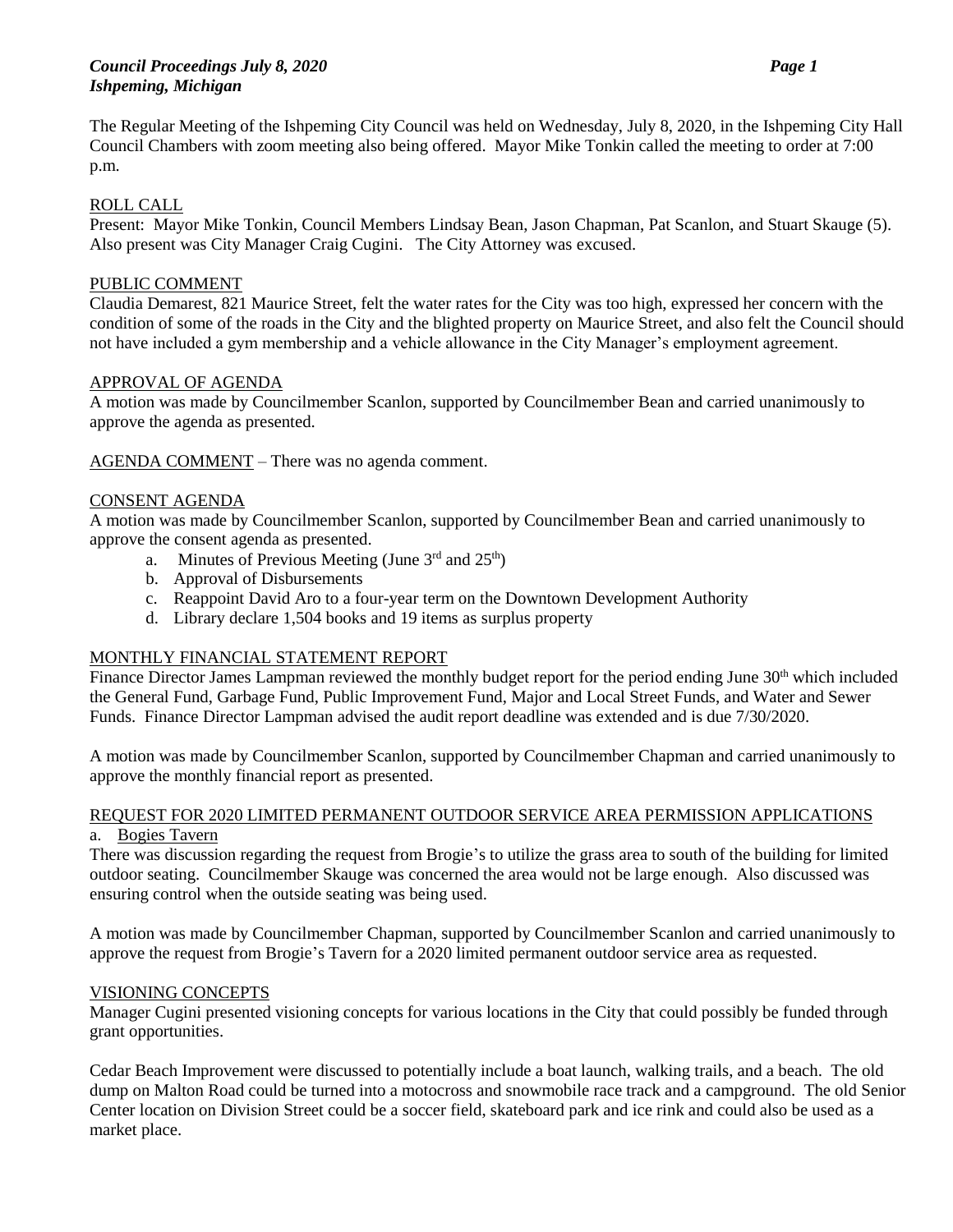# NEW SENIOR CENTER FIRE SUPPRESSION SYSTEM

## a. Permission to use MMRMA Net Asset Distribution and the 1% Site Plan Review Fee

Manager Cugini suggested adding a fire suppression system to the new Senior Center building and using the MMRMA net asset distribution and the 1% site plan review fee to cover the cost of the fire suppression system.

Mayor Tonkin expressed concern over spending dollars on the fire suppression system because additional cost me come up during the project.

A motion was made by Councilmember Scanlon, supported by Councilmember Chapman and carried unanimously to use the MMRMA net asset distribution and the 1% plan review fee to put toward the fire suppression system for the Senior Center with the understanding that no dollars will come from the City budget.

# CITY MANAGER QUARTERLY EVALUATION

Councilmember Scanlon and Bean advised they met with Manager Cugini and discussed the first quarterly performance evaluation on June 12, 2020. There was discussion among the Council regarding the evaluation and the form used. Suggestions were made on how to improve the form for the next quarterly evaluation. Manager Cugini's overall performance evaluation score was 3.75.

# RESOLUTION #10-2020, SUPPORT FOR JUSTICE

After some brief discussion on the proposed resolution, a motion was made by Councilmember Scanlon, supported by Councilmember Chapman and carried unanimously to adopt resolution #10-2020 as read post two poster size copies of the resolution at City Hall.

# BID AWARD: FIRE HALL RAMP REPLACEMENT

There was discussion among Council and staff regarding the Fire Hall Ramp Replacement bids received. It was felt by Council that the project should be awarded to the local company, Moyle Trucking and Excavating instead of the low bidder with the difference only being \$400.

A motion was made by Councilmember Scanlon, supported by Councilmember Skauge and carried unanimously to award the bid to Moyle Trucking and Excavating in the amount of \$16,900 since they were a local company.

### DPW GARAGE ROOF REPLACEMENT

Manager Cugini advised only one bid was received for this project. Dan Perkins, Perkins Roofing, explained the material to be used and how the project would be completed; and further advised there was a 20-year full warranty with a life expectancy of 40 years. There was discussion among Council as the scope of the project.

A motion was made by Councilmember Scanlon, supported by Councilmember Chapman and carried unanimously to award the bid to Dan Perkins Roofing with the understanding that the project will be completed this year and will have a 20-year full warranty with a life expectancy of 40 years; and to include 2 layers of ice shield to the project.

OLD BUSINESS – There was none.

### NEW BUSINESS

Finance Director Lampman reminded Council that due to COVID-19 credit card fees were waived in March. Currently the cost of waiving those fees was \$6,291.77. He asked if Council still wished to waive the fees.

After discussion, a motion was made by Councilmember Scanlon, supported by Councilmember Skauge and carried unanimously that effective 7/15/2020 the City will begin to charge again for the use of credit cards to pay bills.